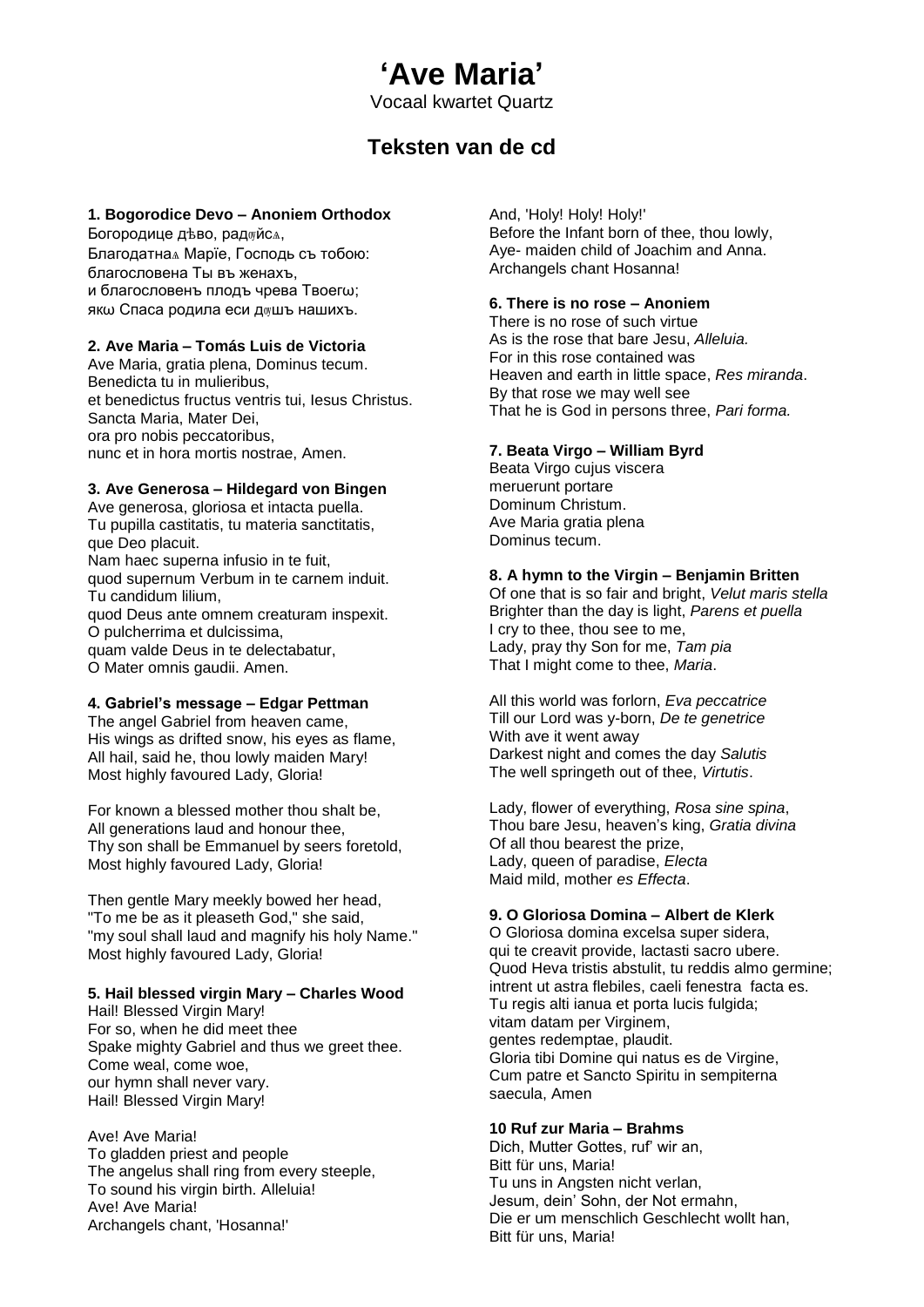Daß wir vollkommen werden gar, Bitt für uns, Maria! Leib, Ehr und Gut auf Erd bewahr, Daß wir in Zeit viel guter Jahr Dort leben mit der Engel Schar, Bitt für uns, Maria!

Du bist der Brunn, der nicht verseicht, Bitt für uns, Maria, Daß uns der heilig Geist erleucht zu wahrer Reu und ganzer Beicht! Jesus, dein Sohn, dir nicht verzeicht, bitt für uns, Maria!

### **11. Ave Maria – Francisco Guerrero**

Ave Maria, gratia plena, Dominus tecum. Benedicta tu in mulieribus, et benedictus fructus ventris tui, Iesus Sancta Maria, regina caeli, O Mater Dei, ora pro nobis peccatoribus, ut cum electis te videamus.

#### **12. Bogorodice Devo – Sergei Rachmaninov**

Богородице дѣво, радѹйсѧ, Благодатнаѧ Марїе, Господь съ тобою: благословена Ты въ женахъ, и благословенъ плодъ чрева Твоегω; якω Спаса родила еси душъ нашихъ.

#### **13. Pod Tvoyu milost – Anoniem**

Подъ твою милость, прибѣгаемъ богородице дѣво, молитвъ нашихъ не презри в скорбѣхъ. но ѿ бѣдъ избави насъ, едина чистаѧ и благословеннаѧ.

#### **14. Ave Maria – Mariano Garau**

Ave Maria, gratia plena, Dominus tecum. Benedicta tu in mulieribus, et benedictus fructus ventris tui, Jesus Christus. Sancta Maria, Mater Dei, ora pro nobis peccatoribus, nunc et in hora mortis nostrae, Amen

#### **15. Stabat Mater – Zoltán Kodály**

Stabat mater dolorosa Iuxta crucem lacrimosa, Dum pendebat filius. Cuius animam gementem Contristatam et dolentem Pertransivit gladius O quam tristis et afflicta Fuit illa benedicta Mater unigeniti, Amen

#### **16. Stabat Mater – Juan Gutiérrez de Padilla**

Stabat mater dolorosa Iuxta crucem lacrimosa, Dum pendebat filius. Cuius animam gementem Contristatam et dolentem Pertransivit gladius.

#### **17. Stabat Mater – Mariano Garau**

Stabat mater dolorosa Iuxta crucem lacrimosa, Dum pendebat filius. Cuius animam gementem Contristatam et dolentem Pertransivit gladius

O quam tristis et afflicta Fuit illa benedicta Mater unigeniti Quando corpus morietur Fac ut animae donetur Paradisi gloria. Amen.

#### **18. Magnificat – Clifford Boyd**

My soul doth magnify the Lord and my spirit hath rejoiced in God my Saviour. For he hath regarded the lowliness of his handmaiden. For behold, from henceforth all generations shall call me blessed. For he that is mighty hath magnified me and holy is his Name. And his mercy is on them that fear him throughout all generations. He hath shewed strength with his arm, he hath scattered the proud in the imagination of their hearts. He hath put down the mighty from their seat and hath exalted the humble and meek. He hath filled the hungry with good things and the rich he hath sent empty away. He, remembering his mercy, hath holpen his servant Israel as he promised to our forefathers, Abraham and his seed for ever. Glory be to the Father and to the Son and to the Holy Ghost As it was in the beginning, is now and ever shall be, world without end, Amen

#### **19. Ave Maris Stella – Lajos Bárdos**

Ave maris stella, Dei mater alma, atque semper Virgo, felix coeli porta. Sumens illud Ave Gabrielis ore, funda nos in pace, mutans Evae nomen. Vitam praesta puram, iter para tutum, ut videntes Jesum semper collaetemur. Sit laus Deo Patri, summo Christus decus, Spiritui Sancto tribus honor unus. Amen

#### **20. Northern Lights – Ola Gjeilo**

Pulchra es, amica mea, suavis et decora filia Jerusalem. Terribilis ut castrorum acies ordinata. Averte oculos tuos a me, quia ipsi me avolare fecerunt. Pulchra es, amica mea, suavis et decora sicut Jerusalem.